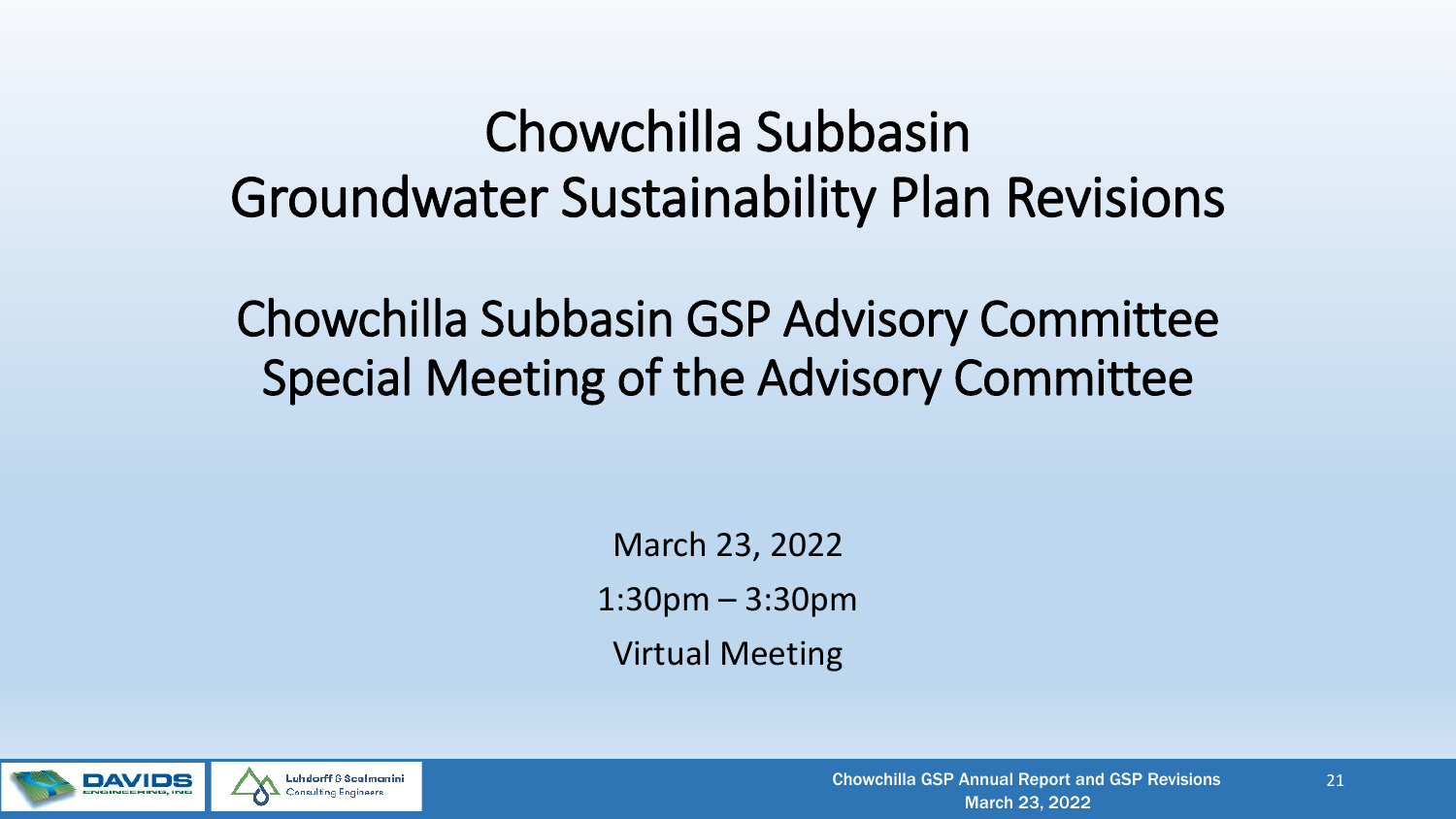#### Agenda

- 1. Background
- 2. Cost and February 2022 Spending Plan
- 3. Status
- 4. Next Steps
- 5. Questions

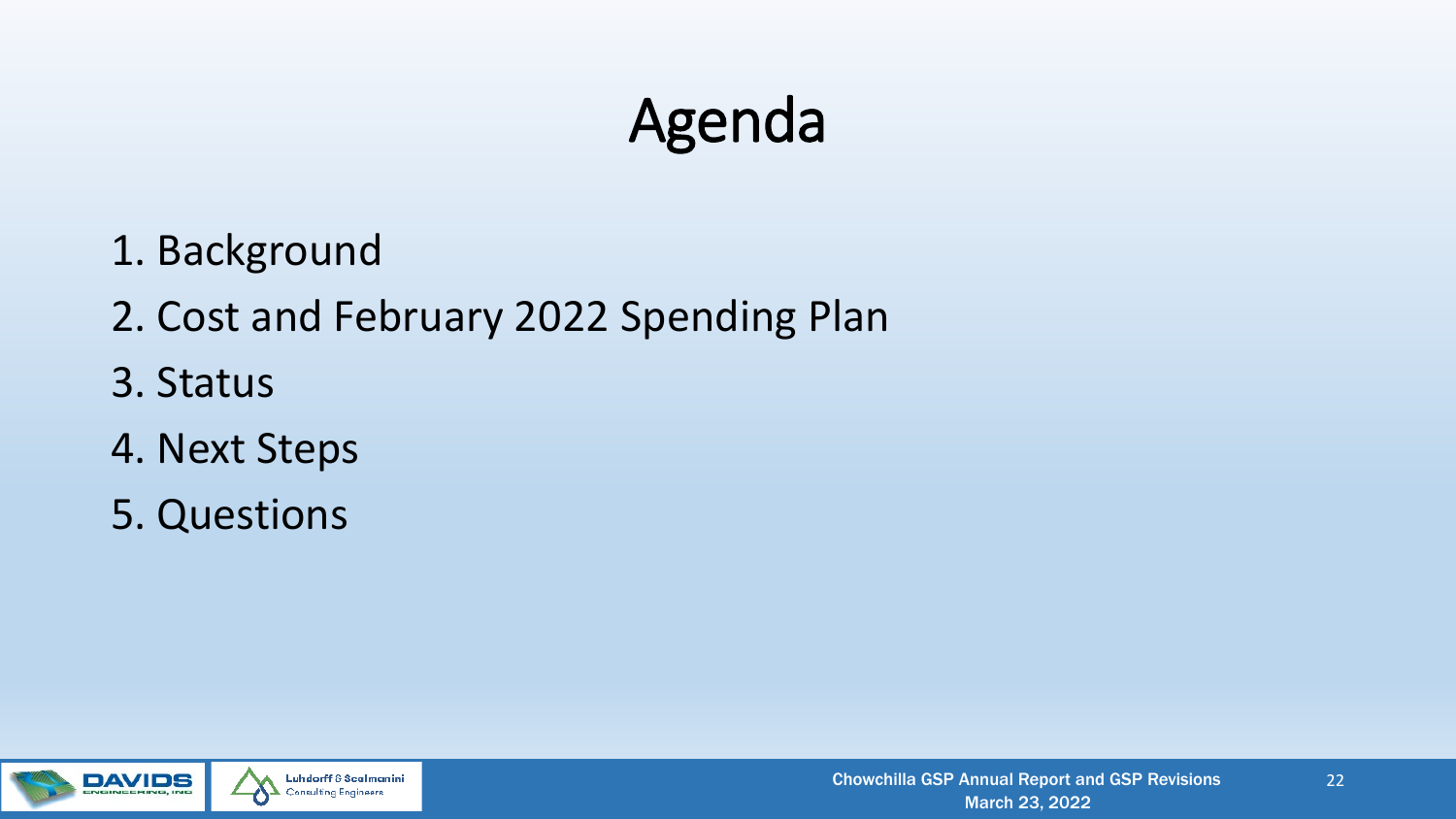## Background

- November 18, 2021 DWR Letter
	- Groundwater levels
	- Land subsidence
	- Interconnected surface water
- January 14, 2022 Meeting GSP Advisory Committee Meeting
- January 28, 2022 DWR Letter
- Revisions due no later than July 27, 2022

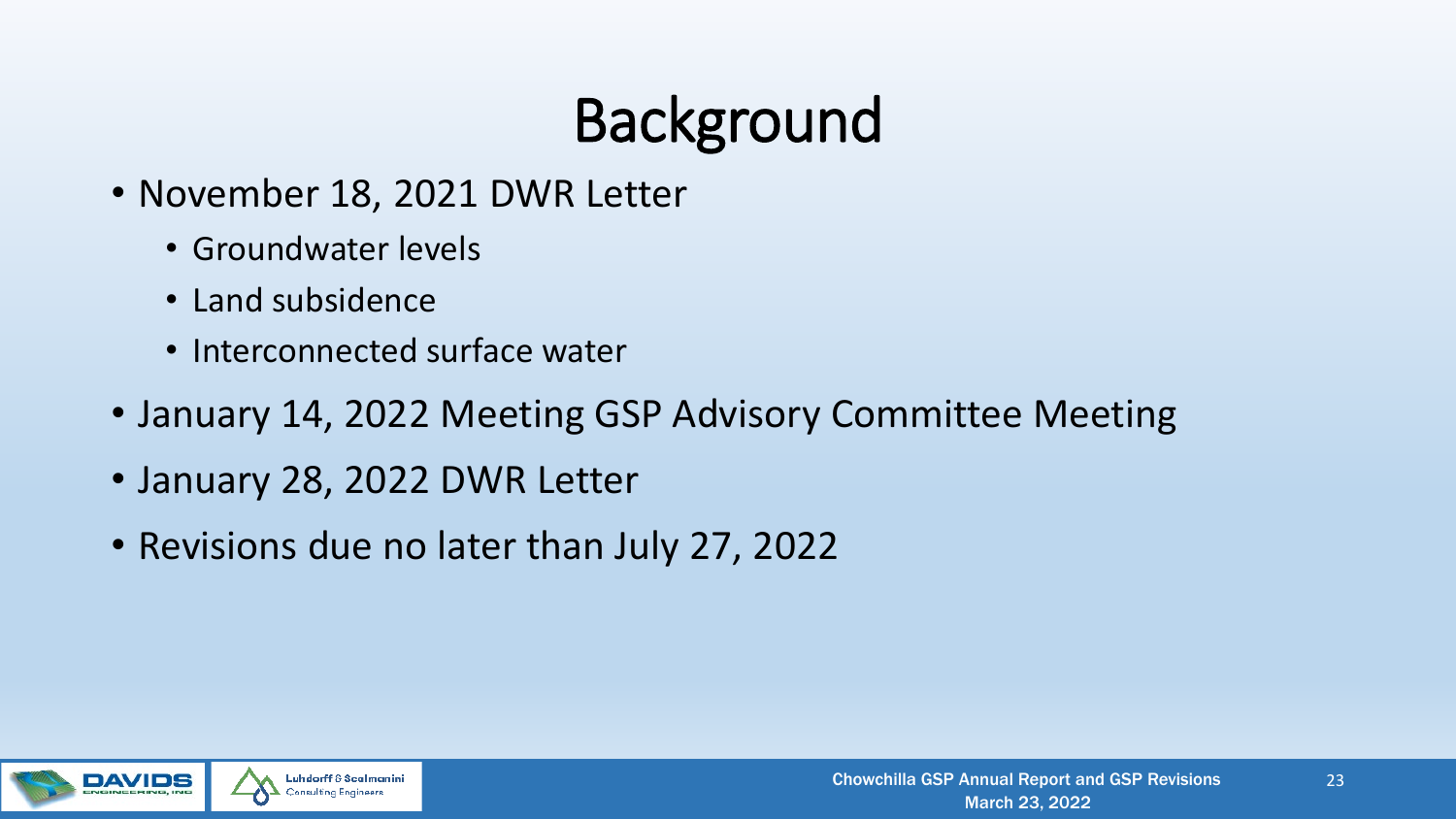### Cost and February 2022 Spending Plan

|                    |                                                 | <b>Estimated</b>  |
|--------------------|-------------------------------------------------|-------------------|
| <b>Task Number</b> | <b>Task Name</b>                                | <b>Total Cost</b> |
|                    | Participate in Project Technical Meetings       | \$60,470          |
| $\overline{2}$     | Perform Project Management                      | \$16,452          |
| 3                  | <b>Complete GSP Text Revisions</b>              | \$62,552          |
| 4                  | Complete Additional Non-modeling Analyses       | \$99.562          |
| 5                  | Perform Additional Modeling (Optional)          | \$68,800          |
|                    | Support Development of Domestic Well Mitigation |                   |
| 6                  | Program (Optional)                              | \$28,470          |
| Tasks 1-4          |                                                 | \$239,036         |
| Tasks 1-6          |                                                 | \$336,306         |

• February 2022 Spending Plan

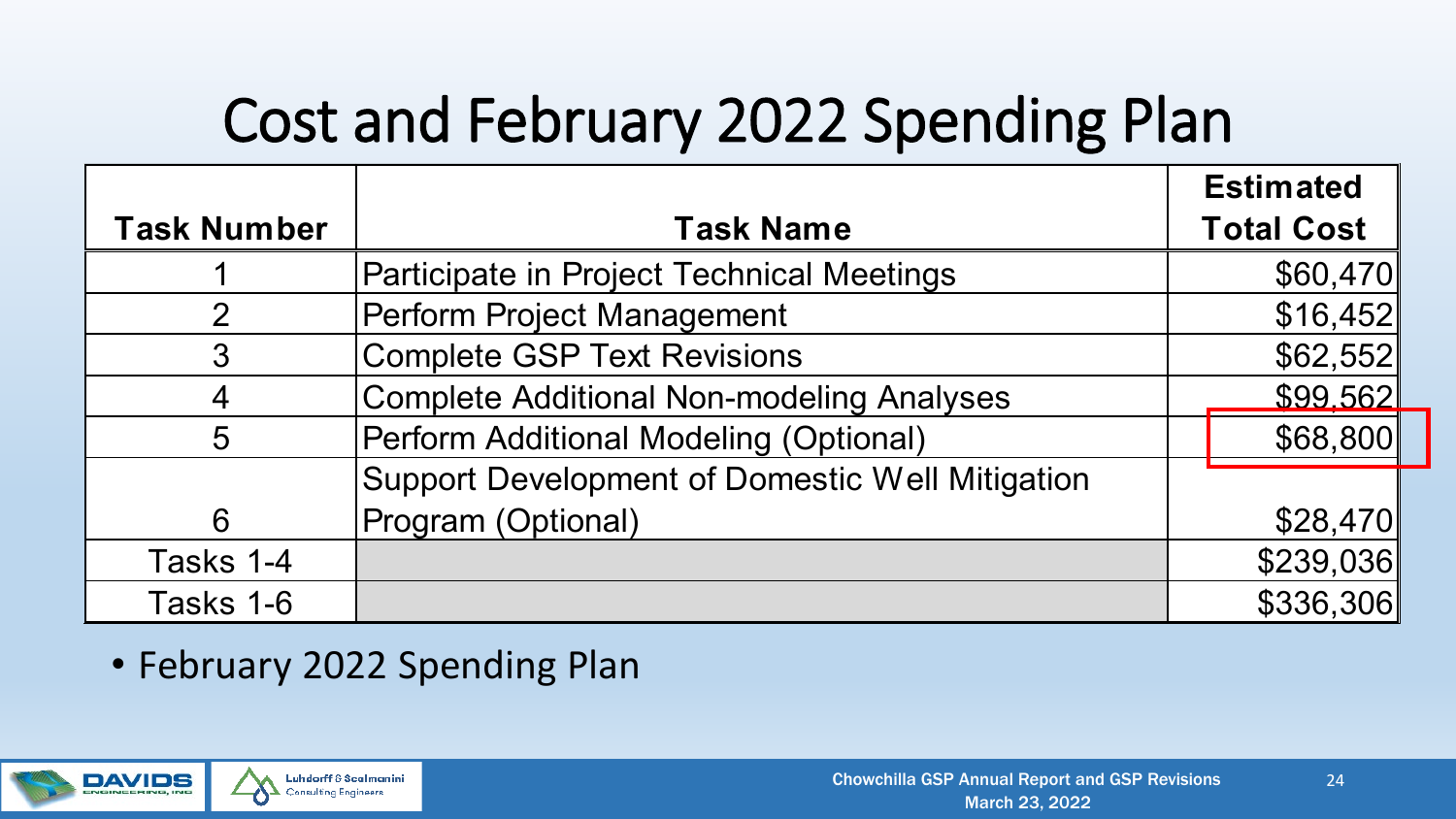#### **Status**

- 4 consultation meetings with DWR
	- Groundwater levels
	- Subsidence
- Text edits
- Technical analysis
- Domestic Well Mitigation Program

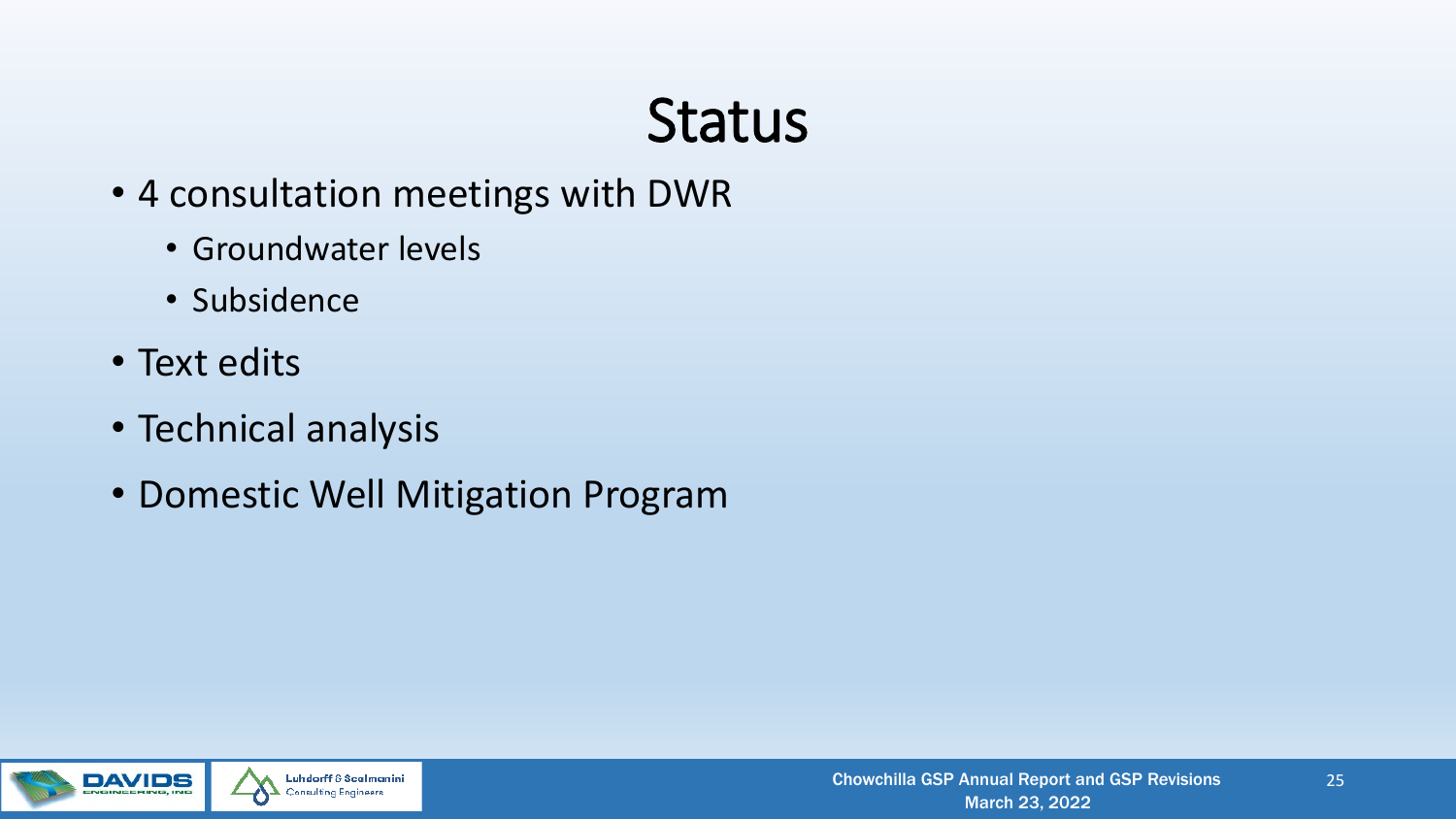## Next Steps

- Continued consultation meetings with DWR
	- Interconnected surface water
- Continued internal GSA meetings
- Continued Domestic Well Mitigation Program meetings
- GSP revisions and technical analysis
- Timeline
	- Late April GSP Advisory Committee meeting
	- Late May GSP Advisory Committee meeting
	- Final DRAFT June 15
	- Final  $-$  July 1
	- Due to DWR July 27

**Luhdorff & Scalmanini Consulting Engineers**